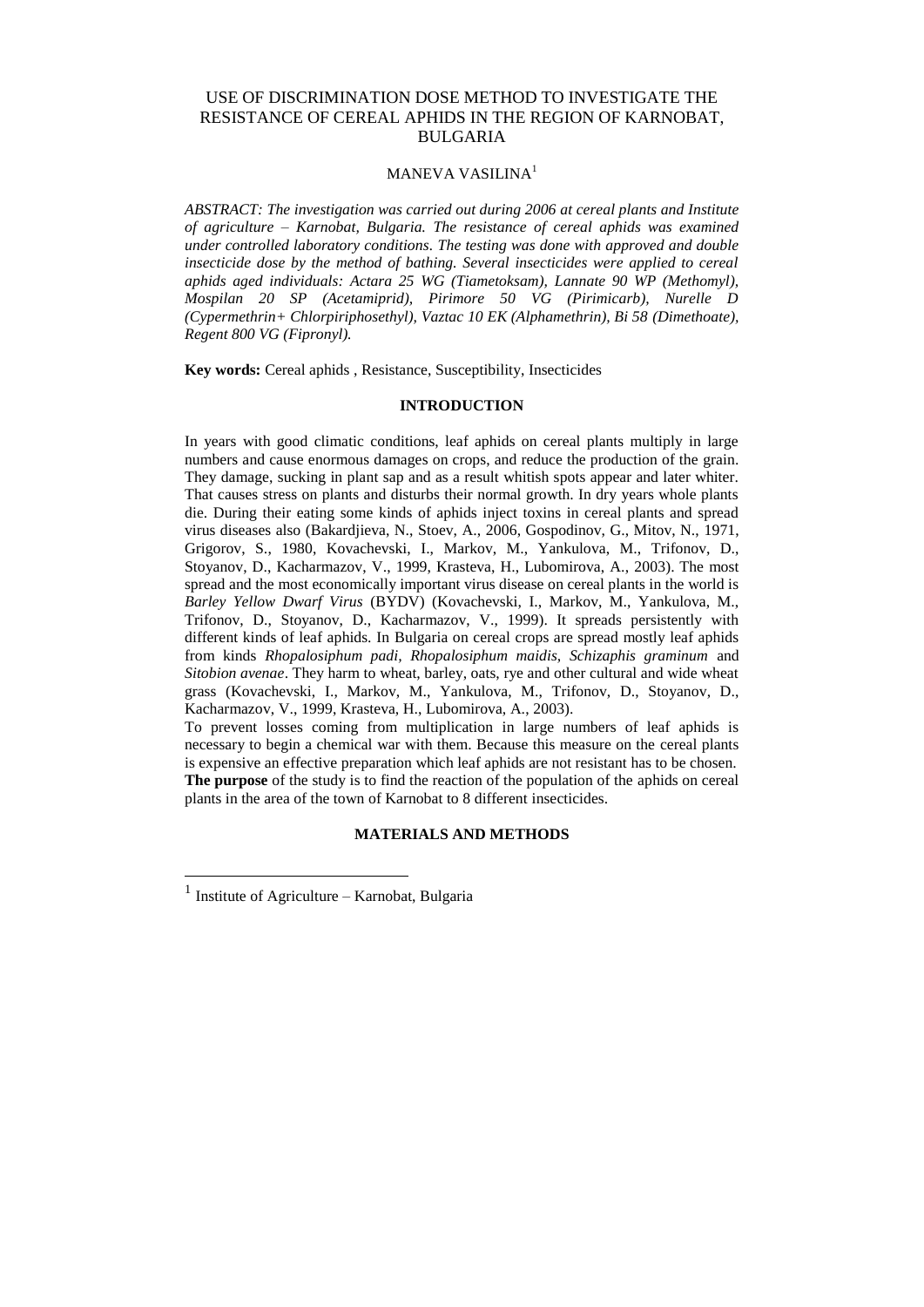The study has been carried out in controlled laboratory conditions in the Institute of agriculture – Karnobat in 2006. Wingless female aphids have been collected from the cereal plants in the area of the town of Karnobat and have been transferred on cereal plants put in glass cylinders and covered on top with cheesecloth in the laboratory of entomology in the Institute. 8 insecticides from different groups have been tested with the dipping method (Rashev, S., 2006) on the wingless aphids of the fourth the most spread kinds of leaf aphids on the cereal plants in the area of Karnobat - *Rhopalosiphum padi, Rhopalosiphum maidis, Schizaphis graminum* and *Sitobion avenae*. The preparations - Actara 25 WG (Tiametoksam), Lannate 90 WP (Methomyl), Mospilan 20 SP (Acetamiprid), Pirimore 50 VG (Pirimicarb), Nurelle D (Cypermethrin+ Chlorpiriphosethyl), Vaztac 10 EK (Alphamethrin), Bi 58 (Dimethoate), Regent 800 VG (Fipronyl) have been used. Each preparation has been used in two concentrations – approved and doubled. The biotest included 4 repetitions on 25 adult wingless females from every kind and for every concentration.

The cereal plants have been dipped in solutions from both concentrations for the period of 10 second, after that they have been left to dry on filter paper for 2 hours. The aphids have been put on mill screen and have been dipped in the same solutions for 5 seconds after that they have been transferred on the treated cereal plants on Petri dish covered with cheesecloth. Death-rate has been reported after 24 hours. The effectiveness of the insecticides have been calculated with the formula of Henderson – Tilten (Harizanov, A., Harizanova, V., 1998)**.**

The given population has been accepted as resistant when doubled at the beginning recommended dose caused death – rate less than 95 %.

## **RESULTS AND DISCUSSION**

| Insecticides  | Actively matter                       | Dose:<br>Approved,<br>Doubled                  | Advance<br>density | radict. Resistance of Rhoparosipham may als to msecurities<br>24h After treatment<br>Efficiency<br>Density |             |
|---------------|---------------------------------------|------------------------------------------------|--------------------|------------------------------------------------------------------------------------------------------------|-------------|
| Actara 25 WG  | Tiametoksam                           | $80 \frac{\text{g}}{\text{h}}$ a<br>$160$ g/ha | 20<br>20           | $\Omega$<br>$\Omega$                                                                                       | 100<br>100  |
| Lannate 90 WP | Methomyl                              | $0.03\%$<br>0.06%                              | 20<br>20           | $\Omega$                                                                                                   | 95<br>100   |
| Mospilan 20SP | Acetamiprid                           | 0.0125%<br>0.0250%                             | 20<br>20           | $\mathfrak{D}$<br>0.5                                                                                      | 90<br>97.5  |
| Pirimore50 VG | Pirimicarb                            | 0.1%<br>$0.2\%$                                | 20<br>20           | 4<br>1                                                                                                     | 80<br>95    |
| Nurelle D     | $Cypermethrin+$<br>Chlorpiriphosethyl | $0.05\%$<br>0.1%                               | 20<br>20           | $\Omega$<br>$\Omega$                                                                                       | 100<br>100  |
| Vaztac 10 EK  | Alphamethrin                          | $0.02\%$<br>0.04%                              | 20<br>20           | 1.5<br>0                                                                                                   | 92.5<br>100 |
| <b>Bi</b> 58  | Dimethoate                            | 0.05%<br>$0.1\%$                               | 20<br>20           | $\Omega$<br>$\Omega$                                                                                       | 100<br>100  |
| Regent 800 VG | Fipronyl                              | 0.0035%<br>0.007%                              | 20<br>20           | 0.5<br>0                                                                                                   | 97.5<br>100 |
| Check         |                                       |                                                | 20                 | 20                                                                                                         |             |

Table1. Resistance of Rhopalosiphum maydis to insecticides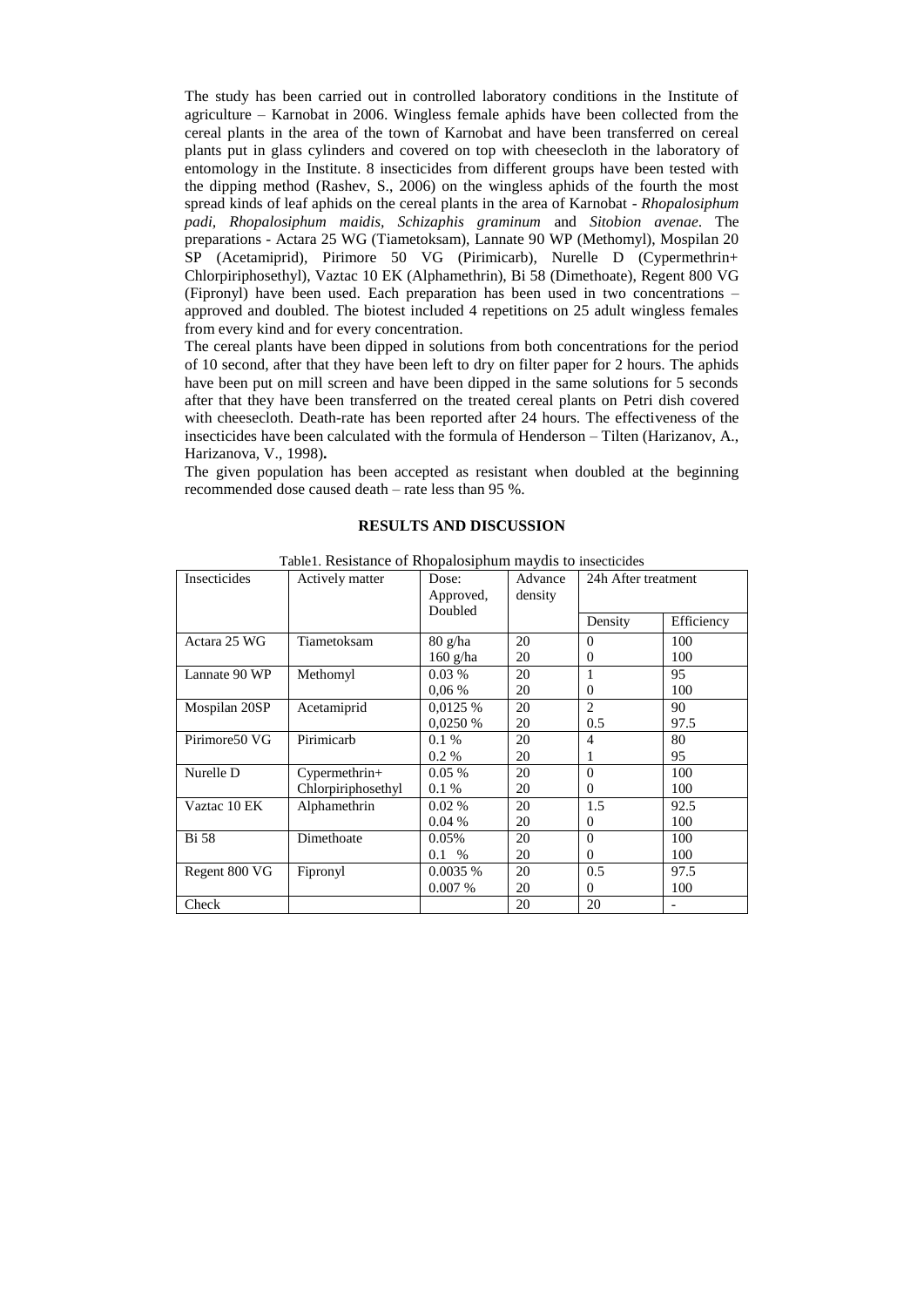| Insecticides | Actively matter    | Dose:                            | Advance | 24h After treatment |            |  |
|--------------|--------------------|----------------------------------|---------|---------------------|------------|--|
|              |                    | Approved,                        | density |                     |            |  |
|              |                    | Doubled                          |         |                     |            |  |
|              |                    |                                  |         | Density             | Efficiency |  |
|              |                    |                                  |         |                     |            |  |
| Actara 25 WG | Tiametoksam        | $80 \frac{\text{g}}{\text{h}}$ a | 20      | $\Omega$            | 100        |  |
|              |                    | 160 g/ha                         | 20      | $\Omega$            | 100        |  |
| Lannate90WP  | Methomyl           | $0.03\%$                         | 20      | $\theta$            | 100        |  |
|              |                    | $0.06\%$                         | 20      | 0                   | 100        |  |
| Mospilan20SP | Acetamiprid        | 0.0125%                          | 20      | 1.5                 | 92.5       |  |
|              |                    | 0.0250%                          | 20      | $\Omega$            | 100        |  |
| Pirimore50VG | Pirimicarb         | 0.1%                             | 20      |                     | 95         |  |
|              |                    | 0.2 %                            | 20      | 0                   | 100        |  |
| Nurelle D    | Cypermethrin+      | $0.05\%$                         | 20      | $\theta$            | 100        |  |
|              | Chlorpiriphosethyl | $0.1\%$                          | 20      | $\Omega$            | 100        |  |
| Vaztac 10 EK | Alphamethrin       | $0.02\%$                         | 20      |                     | 95         |  |
|              |                    | 0.04%                            | 20      | 0                   | 100        |  |
| <b>Bi</b> 58 | Dimethoate         | $0.05\%$                         | 20      | $\Omega$            | 100        |  |
|              |                    | 0.1%                             | 20      | 0                   | 100        |  |
| Regent800VG  | Fipronyl           | 0.0035%                          | 20      | $\Omega$            | 100        |  |
|              |                    | 0.007%                           | 20      | $\Omega$            | 100        |  |
| Check        |                    |                                  | 20      | 20                  |            |  |

Table2. Resistance of Schizaphis graminum to insecticides

Table3. Resistance of Sitobion avenae to insecticides

| <b>Insecticides</b> | Actively matter<br>Dose:<br>Approved,<br>Doubled |                                  | Advance<br>density | 24h After treatment |            |
|---------------------|--------------------------------------------------|----------------------------------|--------------------|---------------------|------------|
|                     |                                                  |                                  |                    | Density             | Efficiency |
| Actara 25 WG        | Tiametoksam                                      | $80 \frac{\text{g}}{\text{h}}$ a | 20                 | $\Omega$            | 100        |
|                     |                                                  | $160$ g/ha                       | 20                 | $\Omega$            | 100        |
| Lannate 90 WP       | Methomyl                                         | $0.03\%$                         | 20                 | $\Omega$            | 100        |
|                     |                                                  | 0.06%                            | 20                 | $\Omega$            | 100        |
| Mospilan20SP        | Acetamiprid                                      | 0,0125 %                         | 20                 |                     | 95         |
|                     |                                                  | 0.0250%                          | 20                 | $\Omega$            | 100        |
| Pirimore50VG        | Pirimicarb                                       | 0.1%                             | 20                 | $\overline{4}$      | 80         |
|                     |                                                  | $0.2\%$                          | 20                 |                     | 95         |
| Nurelle D           | $Cypermethrin+$                                  | $0.05\%$                         | 20                 | $\Omega$            | 100        |
|                     | Chlorpiriphosethyl                               | $0.1\%$                          | 20                 | $\Omega$            | 100        |
| Vaztac 10 EK        | Alphamethrin                                     | 0.02%                            | 20                 | 1                   | 95         |
|                     |                                                  | 0.04%                            | 20                 | $\Omega$            | 100        |
| <b>Bi</b> 58        | Dimethoate                                       | $0.05\%$                         | 20                 | $\Omega$            | 100        |
|                     |                                                  | $0.1\%$                          | 20                 | $\Omega$            | 100        |
| Regent 800 VG       | Fipronyl                                         | 0.0035%                          | 20                 | 1                   | 95         |
|                     |                                                  | 0.007%                           | 20                 | $\Omega$            | 100        |
| Check               |                                                  |                                  | 20                 | 20                  |            |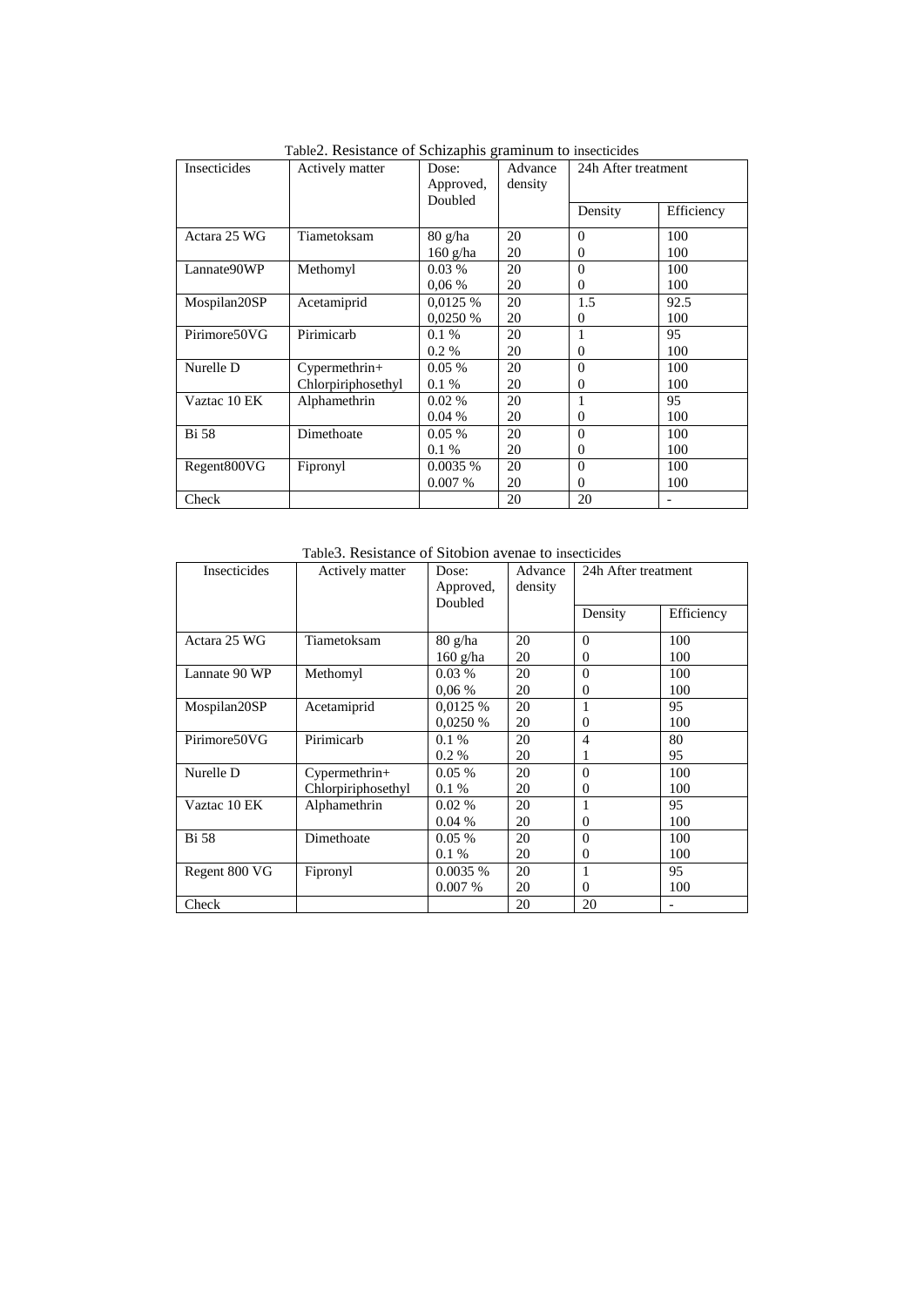| Insecticides | Actively matter<br>Dose:<br>Approved, |                                  | Advance<br>density | 24h After treatment |            |
|--------------|---------------------------------------|----------------------------------|--------------------|---------------------|------------|
|              |                                       | Doubled                          |                    | Density             | Efficiency |
| Actara 25 WG | Tiametoksam                           | $80 \frac{\text{g}}{\text{h}}$ a | 20                 | $\Omega$            | 100        |
|              |                                       | $160$ g/ha                       | 20                 | $\Omega$            | 100        |
| Lannate90WP  | Methomyl                              | $0.03\%$                         | 20                 | $\overline{2}$      | 90         |
|              |                                       | $0.06\%$                         | 20                 | $\overline{0}$      | 100        |
| Mospilan20SP | Acetamiprid                           | 0.0125%                          | 20                 | $\overline{4}$      | 80         |
|              |                                       | 0.0250%                          | 20                 | 1.5                 | 92.5       |
| Pirimore50VG | Pirimicarb                            | 0.1%                             | 20                 | 1.5                 | 92.5       |
|              |                                       | $0.2\%$                          | 20                 | 1                   | 95         |
| Nurelle D    | Cypermethrin+                         | $0.05\%$                         | 20                 | $\Omega$            | 100        |
|              | Chlorpiriphosethyl                    | $0.1\%$                          | 20                 | $\Omega$            | 100        |
| Vaztac 10 EK | Alphamethrin                          | $0.02\%$                         | 20                 | $\overline{2}$      | 90         |
|              |                                       | $0.04\%$                         | 20                 | $\overline{0}$      | 100        |
| <b>Bi</b> 58 | Dimethoate                            | $0.05\%$                         | 20                 | $\Omega$            | 100        |
|              |                                       | 0.1%                             | 20                 | 0                   | 100        |
| Regent800VG  | Fipronyl                              | 0.0035%                          | 20                 | $\Omega$            | 100        |
|              |                                       | 0.007%                           | 20                 | $\overline{0}$      | 100        |
| Check        |                                       |                                  | 20                 | 20                  |            |

Table4. Resistance of Rhopalosiphum padi to insecticides

From the *table 1, 2* and *3* is seen that the leaf aphids - *Rhopalosiphum maidis, Schizaphis graminum* and *Sitobion avenae* are sensitive to all tested insecticides. *Rhopalosiphum padi* shows very low stability to Mospilan 20 SP – *table 4*. Most likely the sensibility of aphids is due to minimum use of the insecticides in the area. Except for the insecticide - Mospilan 20 SP, towards which *Rhopalosiphum padi* shows very low stability, additional prerequisite for which is the presence of wax coating on body of the aphis.

### **CONCLUSION**

In the area of the town of Karnobat aphids *Rhopalosiphum maidis*, *Schizaphis graminum* and *Sitobion avenae* have high sensibility to insecticides: Actara 25 WG (Tiametoksam), Lannate 90 WP (Methomyl), Mospilan 20 SP (Acetamiprid), Pirimore 50 VG (Pirimicarb), Nurelle D (Cypermethrin+ Chlorpiriphosethyl), Vaztac 10 EK (Alphamethrin), Bi 58 (Dimethoate), Regent 800 VG (Fipronyl). The population of *Rhopalosiphum padi* shows very low stability to Mospilan 20 SP.

When endangered of highly attack by leaf aphids, with a purpose to prevent losses of yields of cereal plants, against all kinds insecticides Actara 25 WG (Tiametoksam), Lannate 90 WP (Methomyl), Pirimore 50 VG (Pirimicarb), Nurelle D (Cypermethrin+ Chlorpiriphosethyl), Vaztac 10 EK (Alphamethrin), Bi 58 (Dimethoate), Regent 800 VG (Fipronyl) could be used in the approved concentrations.